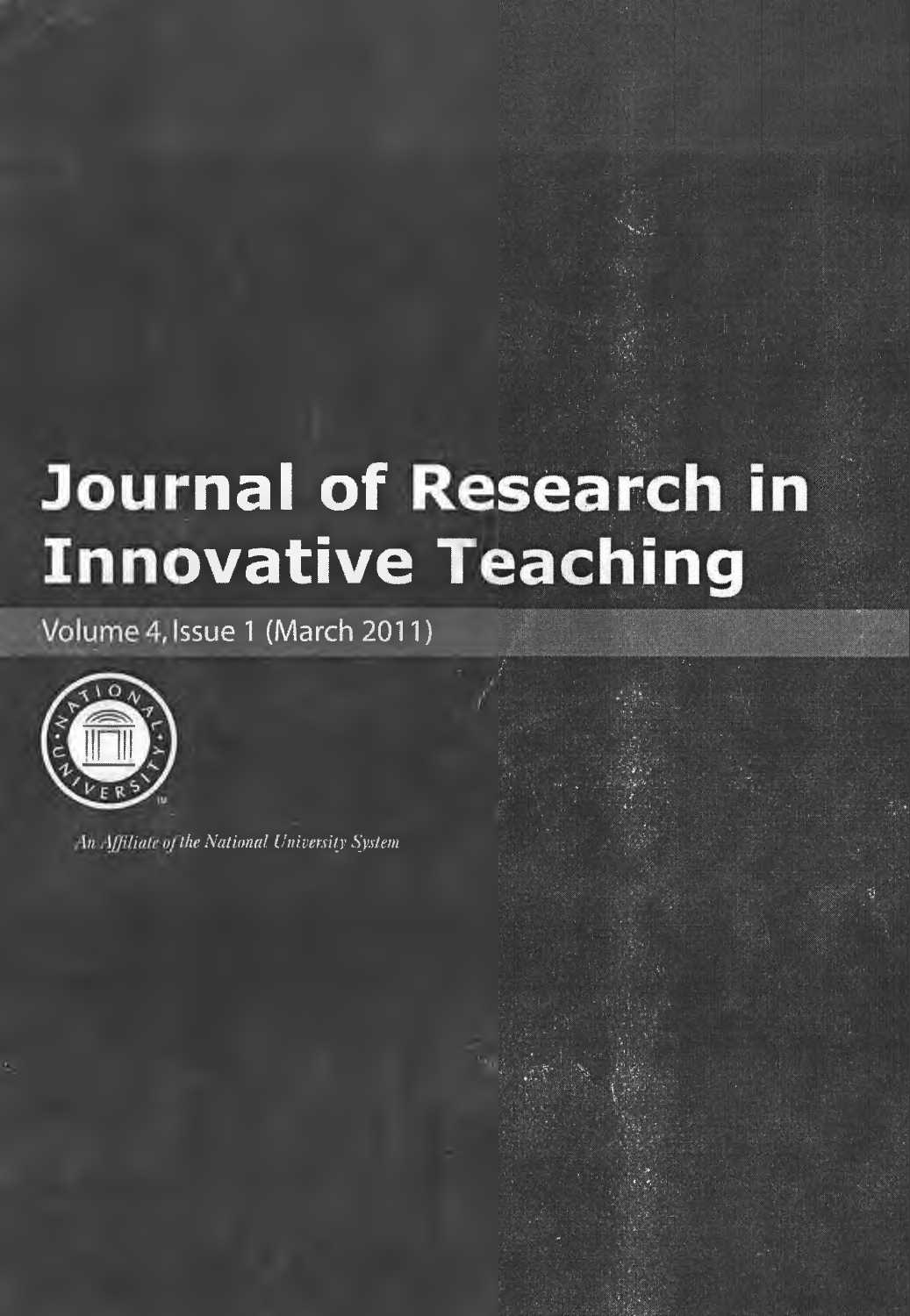## **Model of the Regional System of Distance In-Service Teacher Professional Development in Ukraine and Its Implementation**

Natalia Klokar, Natalia Benderets, and Alla Borbit

#### **Abstract**

An innovative model of in-service professional development for Kyiv region school educators using distance learning format is described. Kyiv Regional In-Service Teacher Professional Development Institute offers its vision and experiences in providing effective, up-to-date professional development using online technologies.

### **Key Words**

Teacher professional development, professional development, distance education, regional system

## **Introduction**

In the process of information society development, the system of education has to meet the following requirements: correspondence of the changes that take place to social, economic, and environmental challenges; adequacy of education to the constantly growing volume of information and new expectations; and rapid deployment of new information technologies. Therefore, the innovative paradigm of "lifelong education," or continuous education (Bolubash, 1997) replaced the old "teaching," or "supporting" paradigm.

Nowadays, information and communication technologies are integrated in different branches of public life and specifically in in-service teacher education. The process of in-service professional development targets not only the development of teachers' general pedagogic competencies and deepening their subject knowledge, but also the formation of a high-level teacher information culture (Zhaldak, 1989; Kartashova, 2004; Kozlakova, 2004; Serdyukov, Hill, & Serdyukova, 2009; Smirnova, 2004). The teacher information culture needs to be of sufficiently high level to ensure effective use of information and communication technologies in teaching, in preparing the learning process, and in improving teacher professional capabilities via self-education.

## **Distance Education in In-Service Teacher Professional Development**

One form of integration of information and communication technology (ICT) in education is distance education, which is gradually being implemented in the practice of in-service teacher professional development.

The expedience of introducing distance education in the system of in-service teacher education is justified by the following advantages:

- Flexibility in educational process (comfortable time, place, rate of studies).
- Modular learning structure (personal motion trajectory for every teacher).
- Cost savings (on travel, food, accommodations, and salaries for substitute teachers).
- Stability of the educational process (diminishing the number of substitutions, decreasing changes in the schedule).
- Increased motivation of self-education.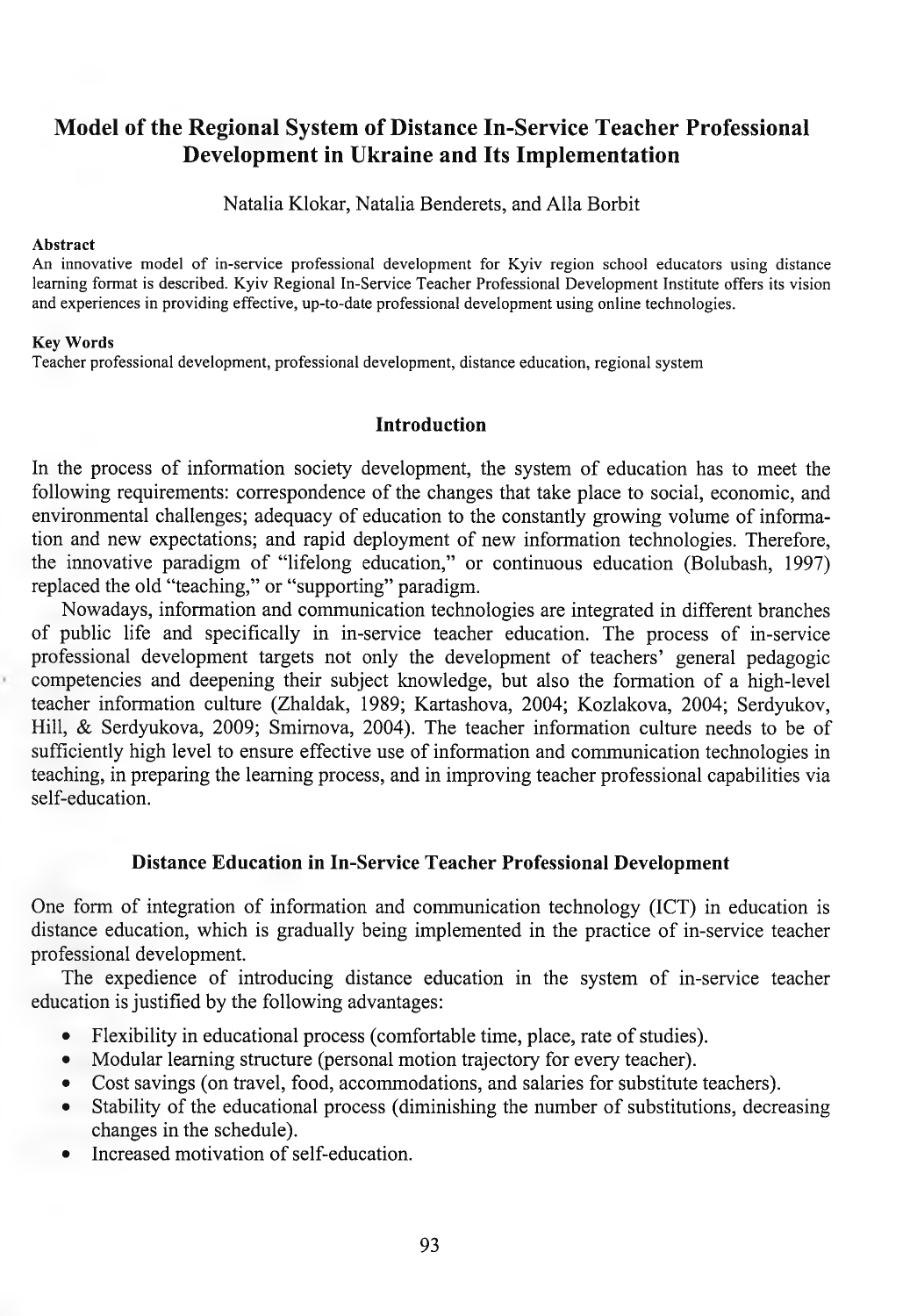The fact that online leaning induces teachers to upgrade their level of informational culture (mastering hardware and software, using information and communication technologies in the classroom).

At the same time, it is worthwhile to mention the problems that arise in the process of ICT application and in the distance-learning format. Technical equipment in our schools is obsolete and insufficient in the delivery capacity, and the telecommunications network in the country is of low quality when schools may not have access to the Internet. In 2009 only 85% of Ukrainian schools were equipped with computer technology that, incidentally, did not meet contemporary requirements. Other schools do not have computers at all. The important criterion that demonstrates the level of computer support for the educational process is the number of students per computer. In the beginning of 2007, the average number of students per computer decreased from 49 to 41 students, and in the beginning of the 2008-2009 school year it improved to 25 students per computer.

An important challenge is teachers' psychological unpreparedness for independent study, and non-acceptance of new, innovative ideas. The main reason for this is not teachers' unwillingness to improve their professional skills, but rather a lack of necessary conditions for self-education in educational institutions, and inadequate use of information and communication technologies in their professional activities. This problem is particularly critical for rural educational institutions. The computer classes available in these schools do not help solve the problem, because both the hardware and the software are obsolete and do not meet modem requirements. Many of the computers are not connected to the Internet.

Teachers' computer literacy proficiency is generally low. The conducted research revealed that in the past few years this question has become a concern for many teachers, especially those ranging in age from 35 to 55, whose work experience was from 15 to 35 years. Usually, these professionals were the teachers highly recognized not only within the school they worked for, but also within the district, city, or region. However, the research found that 65% of them were unable to use modem ICT in their teaching practice, which caused considerable psychological discomfort, impacting their professional ratings and reducing the demand for their educational services.

Access to the Internet in Ukraine is not free. Although there has been an improvement in the availability of computers in schools, the situation with connecting schools to high-speed Internet needs to be improved. It is especially important for remote mral districts, where the integration of distance education is particularly crucial. It is important to note that teachers still have low motivation to use Internet resources, because they do not know how useful these resources are and how to use them in their work.

There are no legal standards for regulating the activities of educational institutions that offer distance learning programs. Contradictions that exist in the system of in-service teacher professional development also complicate the process of decision making, particularly a permanent growth in the number of trainees who cannot afford full-time attendance due to geographic location, travel expenses, the need to employ substitutes who may not be available in that area, the resulting changes in school scheduling, and other similar issues (Kozlakova 2004). Understanding the importance of modem ICT in providing equal access to high-quality education, especially for teachers in mral areas, was a motivation for the present authors to search for methods and tools to resolve these issues at a regional level.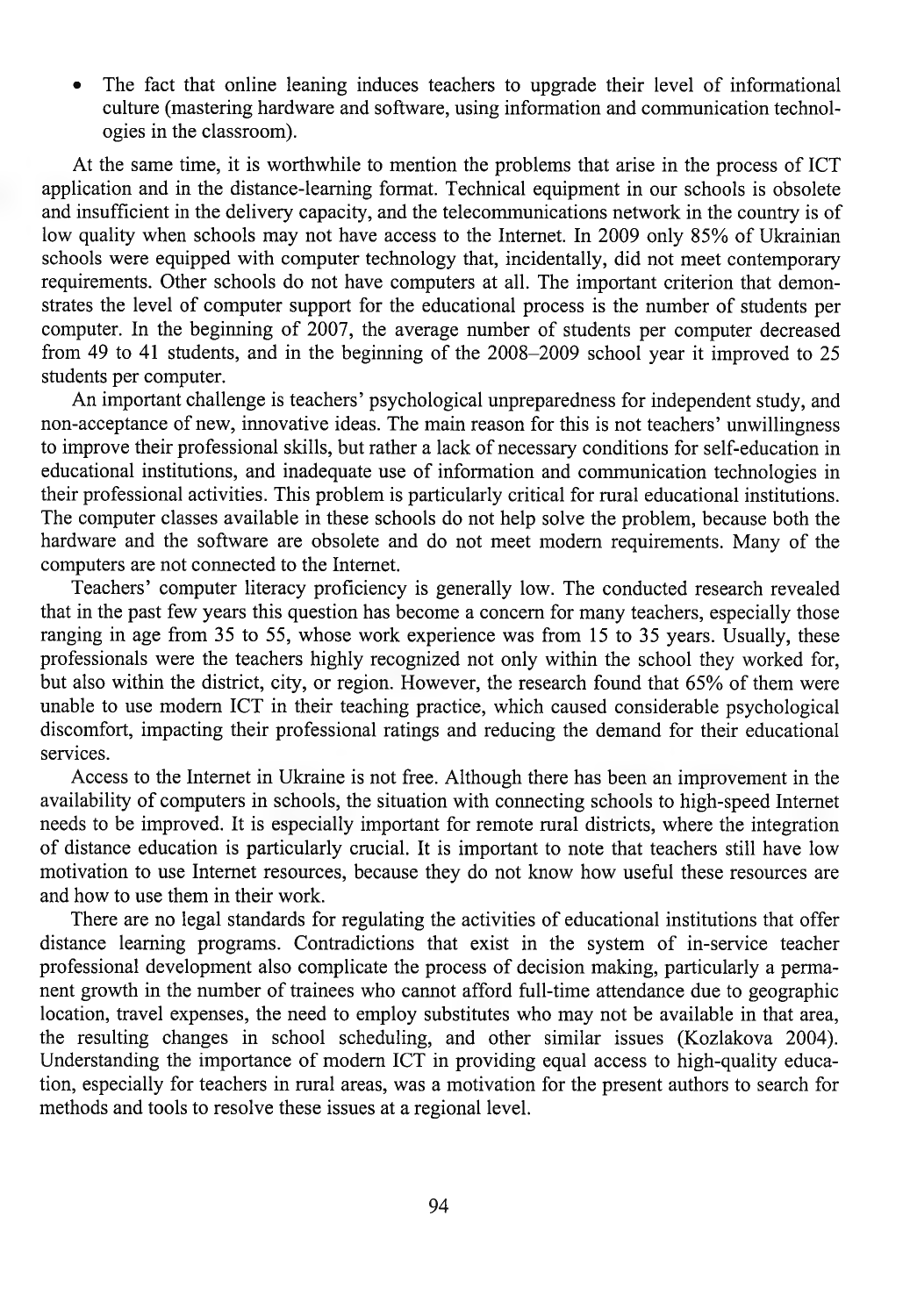### **Research in Distance Professional Development**

Some of the results obtained during research are presented in this article. Having learned the national and foreign research and practical works where this problem has been studied (Polat, 2006; Serdyukov, Hill & Serdyukova, 2009; Smirnova, 2004; Irani & Telg, 2002), and using the experience of other Ukrainian educational institutions (The National Academy of Public Administration, Central Institute of Post-Graduate Pedagogical Education), Kyiv Regional In-Service Teacher Professional Development Institute developed the model of organization of inservice professional development for teaching staff of the  $\overline{K}$ yiv region schools, using a distance format of delivery.

The regional distance education center was established in the Institute in 2006. There are now 54 local distance centers in 31 districts and towns of Kyiv region. There were 74 instructors prepared to work in these centers. Advanced professional development of in-service teachers via distance-learning format is carried out in the institute in accordance with the following authorizations: Legislation of Ukraine in the field of Education, and the Concept of Development of Distance Education in Ukraine (hereafter termed "the Concept"); statute on organization of educational process in higher educational establishments, regional program of development of distance education of Kyiv region in 2006-2010; and statute on distance education in the system of in-service professional development of educational staff of the Kyiv region.

In accordance with the Concept, "distance education" is a format of studies, equal to fulltime, part-time, evening, and external studies, which is delivered mainly via distance-learning technologies. An important notice was added in the Concept, regarding some of the educational processes of distance education that can be carried out in class (examinations, practicums, laboratory work, etc.).

The model for in-service professional development of pedagogical staff of Kyiv region combined on-site and distance forms of education. Such approach presupposed an integration of ICT, which ensured interaction and cooperation of trainees and high outcomes in the educational process.

For in-service distance teacher professional development, it was detennined that the most reasonable form was a mixed approach to distance education (using case studies and networking), because it took into account the individual abilities and circumstances of every trainee. This combination also took into consideration the financial capacity of the majority of trainees and, therefore, was the most acceptable for them.

In-service teacher professional development was implemented via a blended format, and included three stages:

- 1. An organizational introductory session offered on campus.
- 2. Trainees' independent work, done online with instructor guidance
- 3. A final session done on campus.

During the intersession period, the trainees studied remotely, combining work and study. Distance lessons (lectures, seminars, practical assignments and individual sessions, independent work, study of learning materials, etc.) were conducted with the use of both traditional and modem ICT. The work performed by independent trainees was their principal way of gaining knowledge. Quality control of distance trainees' knowledge and skills was carried out by conducting assessments during on-site and online sessions. Throughout the learning process, trainees had to leam how to obtain and use knowledge, search and find the necessary sources of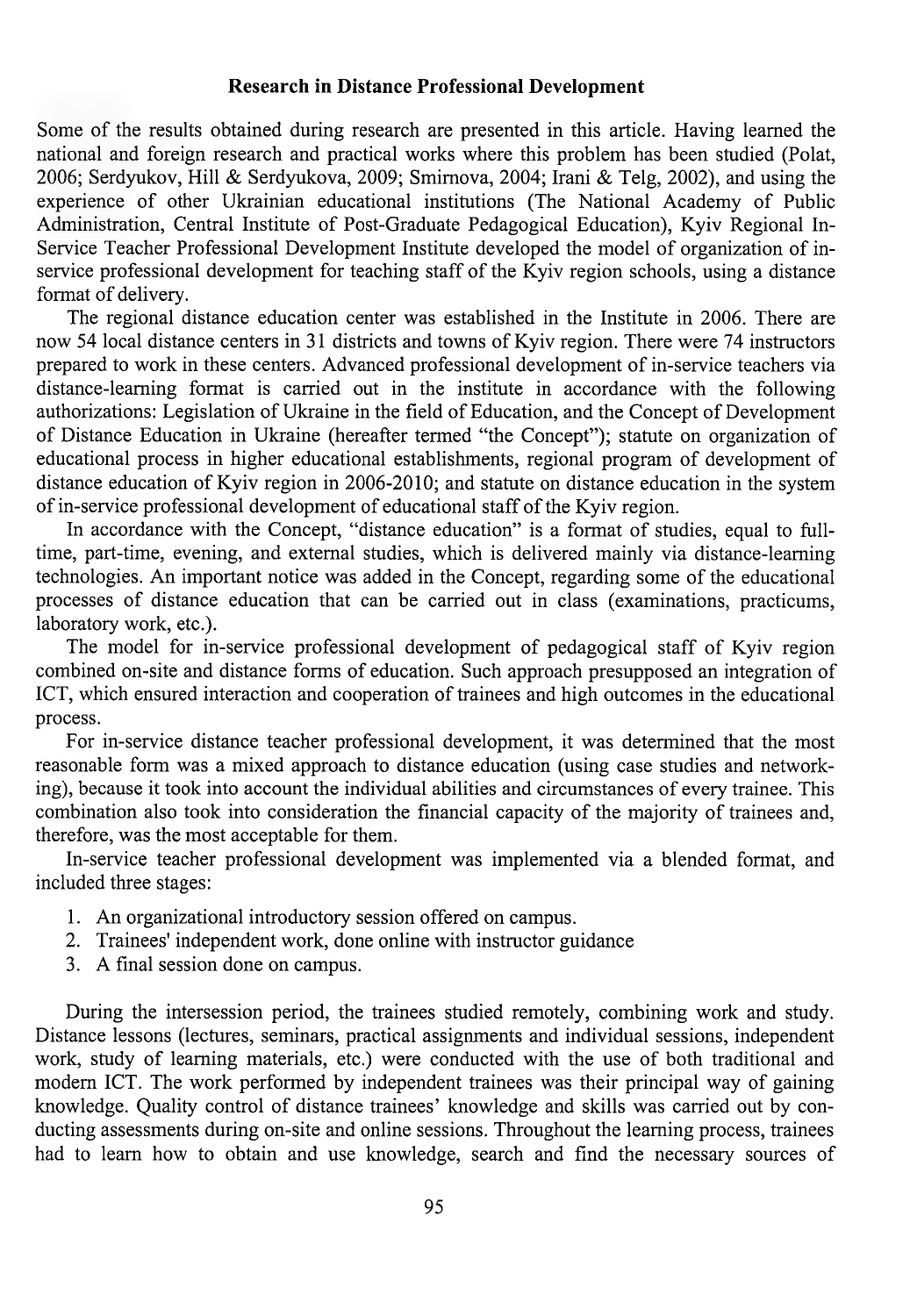information, work with this information, analyze it, and identify and address the problems of the intellectual and moral development of students. In order to receive certification, trainees who had taken the distance course took an online tutorial and defended a creative project.

Faculty of the Kyiv Regional In-Service Teacher Professional Development Institute developed 39 programs for teachers and administrators, the electronic versions of which are constantly being accumulated and integrated into the unique information system. Distance learning, which was mainly independent due the character of online learning, included the opportunities for communication with the instructor and other trainees and collaboration in the process of various cognitive and creative activities.

For organization and management of distance education, the traditional Learning Manager System (LMS) was used. This platform offered the two packages that supported creation of online courses, support-services registration of trainees, course management, administration of the learning process, assessment, and the generation of reports on educational achievements.

Specifically, Prometheus, the distance learning system used at Kyiv Regional In-Service Teacher Professional Development Institute (Prometheus, 2010) is used in many countries of the world. This system was developed for the organization of distance learning process and/or independent testing of knowledge. It can serve a large number of trainees, and it can be used as an additional means for traditional studies.

Thus, the model of distance learning used in the system of in-service teacher professional development offers the following advantages:

- Makes the process of in-service teacher professional development more open, continuous, and flexible.
- Improves professional skills without abandoning basic activity.
- Individualizes the process of studies focusing on the abilities and professional level of the teacher and the conditions of his or her pedagogical activity.
- Upgrades the level of ICT competences.
- Offers in-service teachers of Kyiv region the opportunity for self-study and self-development through distance courses during a 4-year period.
- To make trainees' work active during in-service teacher professional development, the present authors developed a model of trainee's activity, as shown in Figure 1. All types of activities are assessed and evaluated by a certain amount of points. Two weeks before completion of studies, a trainee must have earned at least 270 points. The number of educators who choose such form of studies (an over five-fold increase compared to previous two years.
- The number of options for preparation offered for learning (an increase of 2.3 times compared to previous two years).
- The number of districts having teachers who take distance courses (an increase of 1.9) times compared to the previous two years).
- The number of district and city centers of distance learning (an increase of 1.4 times compared to the previous two years), which demonstrates that the important of this issue is understood.
- The number of trainees who have required knowledge of computer equipment.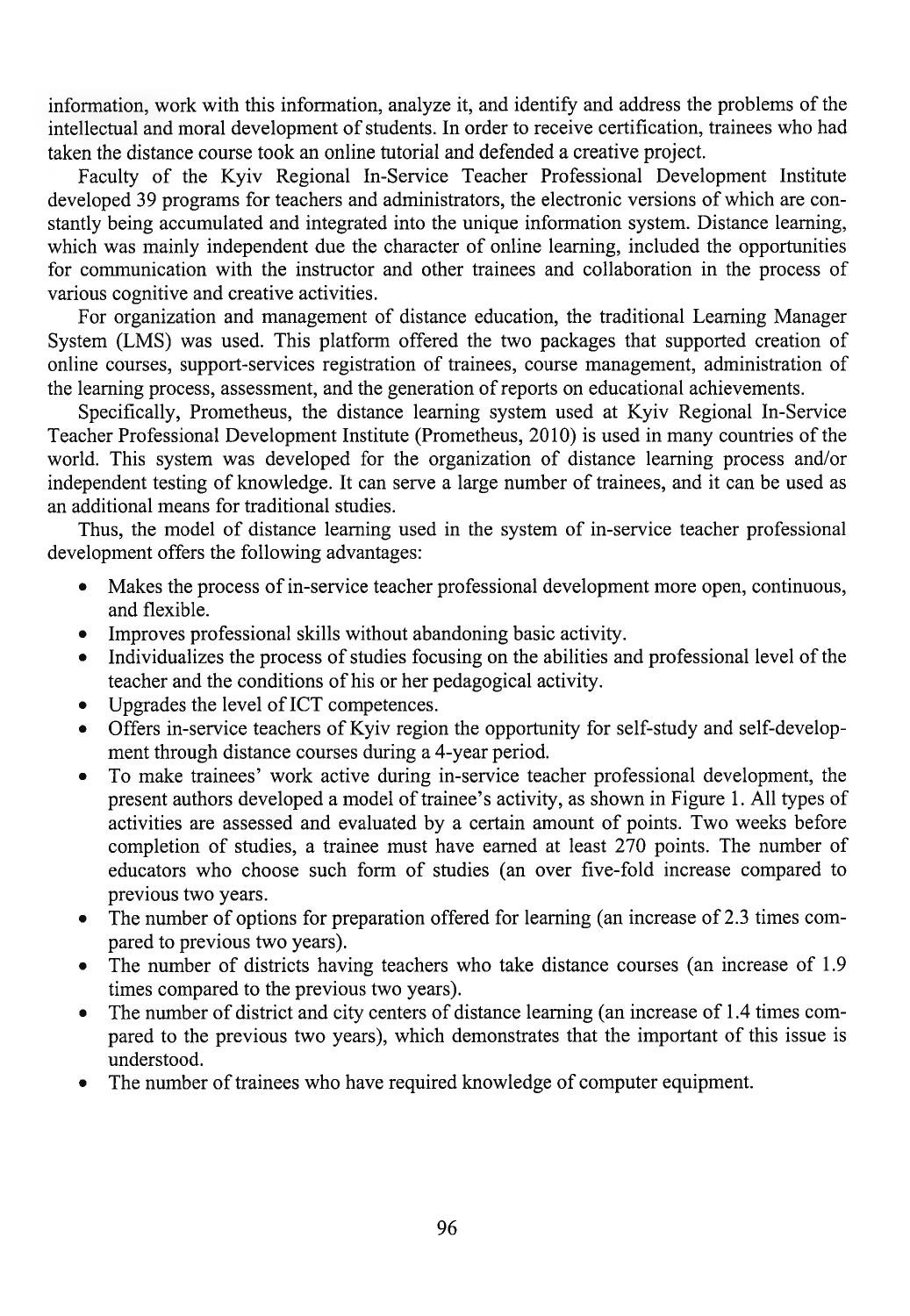Furthermore, during these years, positive dynamics were observed that demonstrated the growth of the following factors, as shown in Table 1:

| Years/Data                  | <b>Number</b><br>of<br><b>Teachers</b> | Number of<br><b>Options</b> for<br>Preparation | <b>Number</b><br>of<br><b>Districts</b> | <b>Number</b><br>of<br><b>Centers</b> | <b>ICT Skill</b><br>Improvement |
|-----------------------------|----------------------------------------|------------------------------------------------|-----------------------------------------|---------------------------------------|---------------------------------|
| 2009-2010<br>School<br>Year | 213                                    | 30                                             | 21                                      | 54                                    | 68%                             |
| 2008-2009<br>School<br>Year | 42                                     | 16                                             | 13                                      | 38                                    | 32%                             |
| 2007-2008<br>School<br>Year | 38                                     | 13                                             | 11                                      | 25                                    | 26%                             |

| Ne<br>a/n       | Діяльність слухача                                                                                                                                                                                                                                                                                                                                                                                                                                                                         | Кількість бапів                                                                                                                                                                                                                                                                                                                                                                                                                                                                                                                                                                                                                                                                                   |
|-----------------|--------------------------------------------------------------------------------------------------------------------------------------------------------------------------------------------------------------------------------------------------------------------------------------------------------------------------------------------------------------------------------------------------------------------------------------------------------------------------------------------|---------------------------------------------------------------------------------------------------------------------------------------------------------------------------------------------------------------------------------------------------------------------------------------------------------------------------------------------------------------------------------------------------------------------------------------------------------------------------------------------------------------------------------------------------------------------------------------------------------------------------------------------------------------------------------------------------|
| $\mathbf{1}$    | Взяти участь у форунах<br>(участь у форумах с обов'язковою).<br>Проненуються форуми;<br>1) два звевльнодоступних форуын (організаційний та<br>по видішенню загальних питань із курсів соціально-<br>вуманітарної та професійної підготовки<br>2) фихові форуми для обгосовення питань виклодання<br>конкратного предмету (спеціальності) та нагальних<br>проблем, що виникають під час викладання предмета або<br>трудової ділльності (тему для обговорення можете<br>}s апропонувати Еи). | 10 балів за кожне суттєве повідомлення<br>(мінімум 5 повідомпень)<br>Вимоги до повідомлень:<br>- висловлювати власну точку зору;<br>- робити посилания на інтермет ресурси (якщо це можливо),<br>- не дублювати чужі повідомлення,<br>- створювати повідомлення не в один день і не в останній.<br>– рабити посилання на літературу, на власний досвід работи;<br>– повідомлення не повинно буги дорить громіздючим.<br>Першили повідомпеннями у групі мають бути повідомлення у яких розміщається:<br>– інформація про себе.<br>- тема, над якою працюєте,<br>- цікаві напрацювання, якими Ем можете поділитись,<br>– проблеми, що виникають під час викладання предмета або трудової діявьності |
| 2               | Пройти поточне тестувания знань                                                                                                                                                                                                                                                                                                                                                                                                                                                            | бали, набрані під час лоточного тестування<br>(v cincorrax)                                                                                                                                                                                                                                                                                                                                                                                                                                                                                                                                                                                                                                       |
| D.              | (Надіслати тыотору всі виконані Вами практичні<br>ов иннававе<br>MORVAR 1 " ".<br>імалтан 2 <sup>п</sup> інні <sup>н</sup> і<br>HUAVIH B ""                                                                                                                                                                                                                                                                                                                                                | 200 балів за повне виконання всіх практичних завдань                                                                                                                                                                                                                                                                                                                                                                                                                                                                                                                                                                                                                                              |
| 4.              | Надсилати тьютору олектронні повідомлення зі<br>своїми зауваженнями та пропозиціями.                                                                                                                                                                                                                                                                                                                                                                                                       | 2 бали за кожне повідомлення<br>(+3 бали за суттся зауважения та пропозицій                                                                                                                                                                                                                                                                                                                                                                                                                                                                                                                                                                                                                       |
| $\mathcal{E}_i$ | Створити та надіслати тьютору авторський проект                                                                                                                                                                                                                                                                                                                                                                                                                                            | 50 балів за дотримання всіх вимог да виконання роботи та й оригінального                                                                                                                                                                                                                                                                                                                                                                                                                                                                                                                                                                                                                          |
|                 |                                                                                                                                                                                                                                                                                                                                                                                                                                                                                            | Besore 360 Ganis                                                                                                                                                                                                                                                                                                                                                                                                                                                                                                                                                                                                                                                                                  |
|                 |                                                                                                                                                                                                                                                                                                                                                                                                                                                                                            | Усага! За 2 тижні до завершання навчання Ви масте набрати не менше 270 балів                                                                                                                                                                                                                                                                                                                                                                                                                                                                                                                                                                                                                      |

Figure 1. A model of trainee's activity during studies.

The model permitted the following:

- Transition from passive knowledge to active use of teaching methods.  $\bullet$
- Activation of cooperation between the trainee and instructor and among the trainees.
- Increase in trainees' motivation.  $\bullet$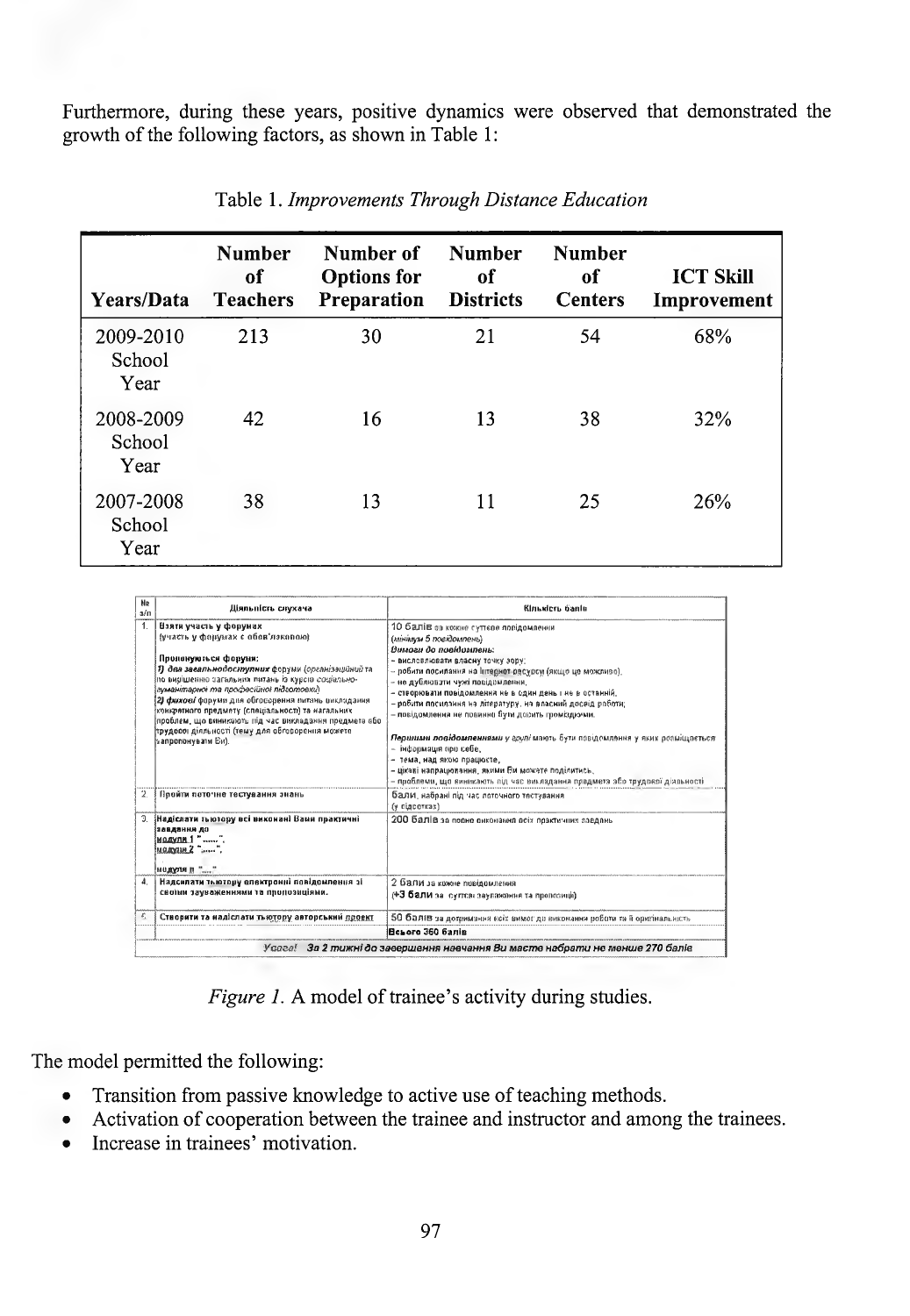The authors followed the recommendations of Dr. Peter Serdyukov, Professor of National University, USA, who had been advising since 2008 that, for every new distance course developed, a set of practical tasks should be devised to test the trainees' skill levels. Thus, in the 2009-2010 school year, 69% of all trainees completed practical tasks, as shown in Figure 2.



*Figure 2.* Trainees' activities in 2009-2010.

Examples of the learning tasks offered to the trainees (Tasks 1.1 and 1.3 in the module titled "Theory and Methodology of Teaching Foreign Languages" for teachers), are as follows:

- Task 1.1. Teachers were asked to revise part of the lesson using modern methodological terminology, to write the script of this fragment, specifying students' age, their proficiency level, educational goals, educational tools, sequence of task implementation, and time spent.
- Task 1.3. Teachers were asked to familiarize themselves with a sample of the student's work. They had to correct mistakes, specify their types, comment on the work and give the students an explanation, and assess the work in accordance with current assessment criteria.

For the communication and interaction of the participants (trainees, tutors, and organizers), fomms are actively used. Every year, growth was observed in the number of trainees who take part in the fomms, as shown in Figure 3.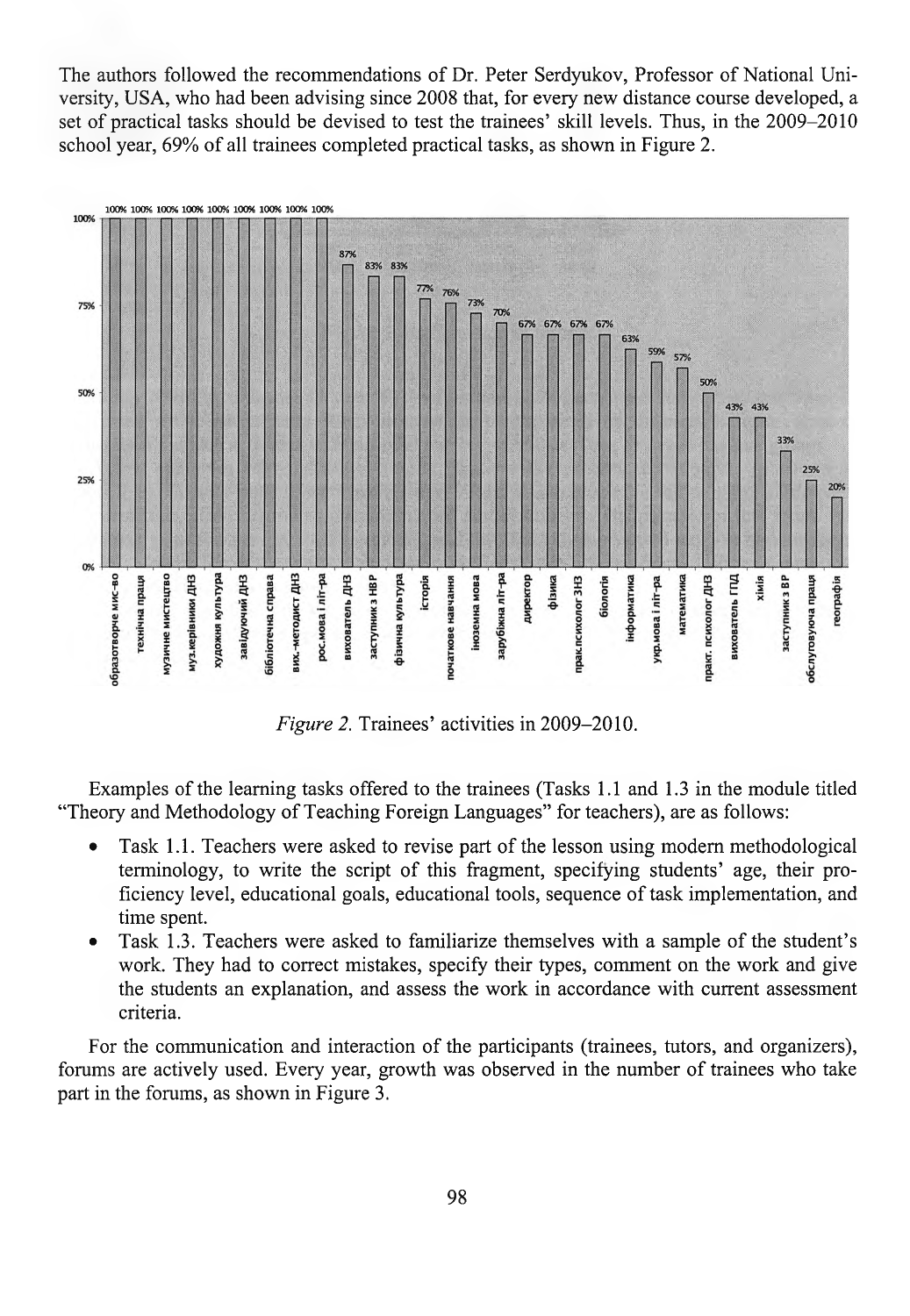

*Figure 3.* Participation in forums.

In the 2009-2010 academic year, 63% of trainees took part in the forums; of this number, 36% were active participants. Such indexes can be explained by different trainees' level of preparation for such activities and the small number of trainees (one to three) in some groups.

A few examples of conducting forums illustrate the process. Example 1, as shown in Figure 4, exhibits the page of an organizational forum, which is open for all program participants (trainees from different groups, instructors, and administrators). The purpose of this forum was to discuss general organizational questions, and to offer online-program support and advice to trainees. Moderation of the forum was done by A. Borbit, the administrator of distance in-service teacher professional development courses.

Different types of forums were also used during the courses, with access restricted to trainees and instructors in different specializations. Problem issues in different educational areas were discussed in such forums.

Example 2, as shown in Figure 5, exhibits the page of a forum for the methodologists of preschool educational institutions. (The forum moderator is T. Korzh.) A question of children's preparation for school was of concern to the preschool teachers. Therefore, it was suggested to read and discuss the article by G. Dzhemula (2009), "Not a Ready Knowledge, but the Readiness to Obtain It," and to express individual opinions. The trainees shared the experience of their preschool institution related to this question, providing an overview of the aspects of preparation, forms of work with parents, forms of cooperation of preschool institution and primary school, etc.

Example 3, shown in Figure 6, exhibits a page of the forum for the teachers of the Ukrainian language and literature. (The forum moderator is N. M. Grabar) The teachers were asked to describe their attitude towards the language situation in Ukraine, the introduction of the second official language, and argue their position. Teachers of languages supported bilingualism but agreed that there must be only one official language of the country. It did not mean the role of national minorities' languages was diminished. As the saying goes, 'The more languages a person knows, the more personable [human] he is.'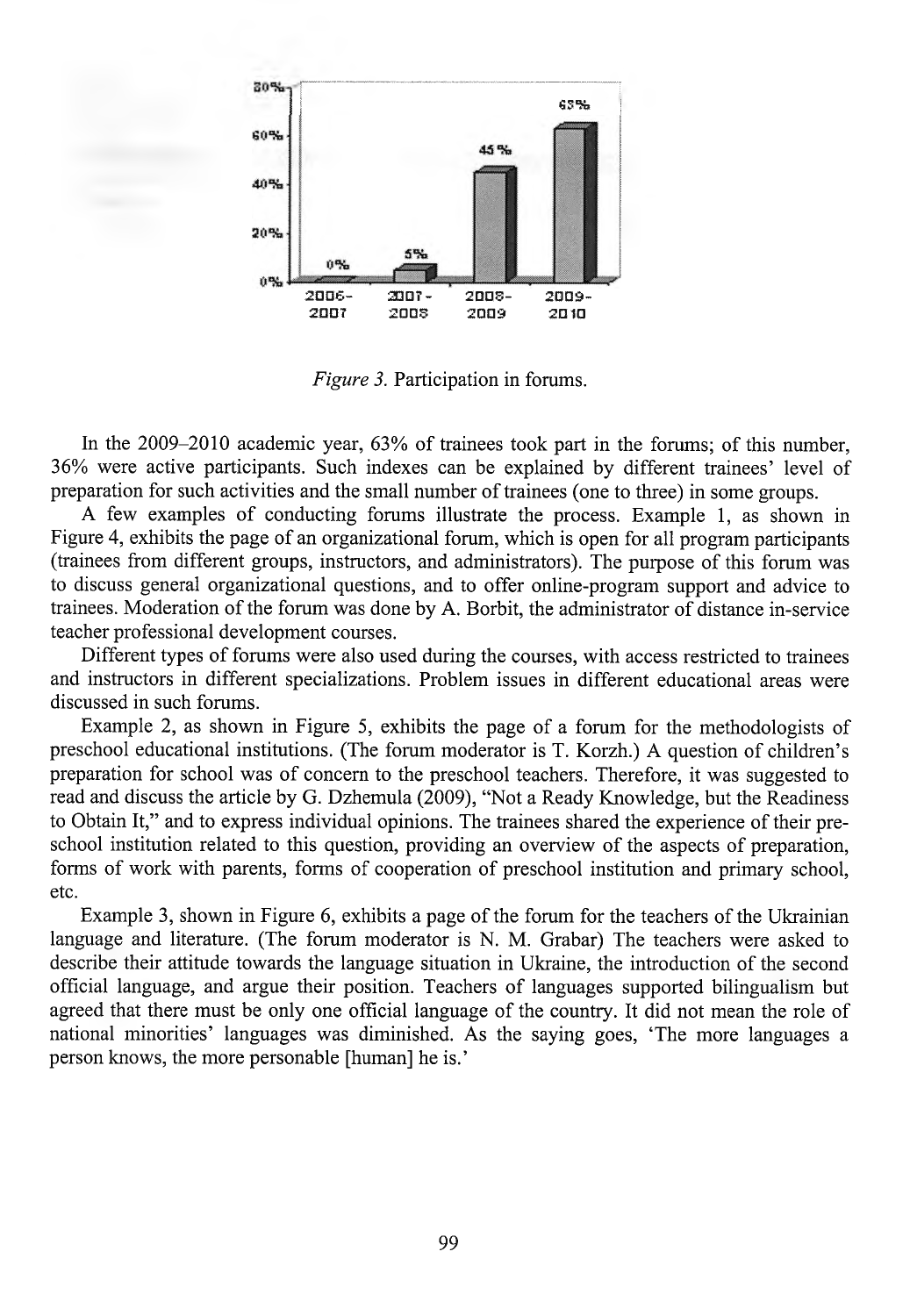**Сторінка:[1][2][3](4][5][б]**

| <b>Іовідомлення</b>                                                                                                                                                                                                                                                                                                                                                                                                                                                                                                                                                                                                                | <b>Виданита</b> | Autop                                 | Rara             |
|------------------------------------------------------------------------------------------------------------------------------------------------------------------------------------------------------------------------------------------------------------------------------------------------------------------------------------------------------------------------------------------------------------------------------------------------------------------------------------------------------------------------------------------------------------------------------------------------------------------------------------|-----------------|---------------------------------------|------------------|
| 观 图<br>• Запитання-консультація                                                                                                                                                                                                                                                                                                                                                                                                                                                                                                                                                                                                    | ٣               | Жупина В. В. (с)                      | 15.02.2010:15:10 |
| Шановна Тетяно Михайлівно, як не намагалася, ніяк не вдається відправити завдання 5.1 і 6.1 до модулів 5 та 6. Завдання грузяться, а потім пише<br>"помилка підключення".                                                                                                                                                                                                                                                                                                                                                                                                                                                          |                 |                                       |                  |
| ିନ ©<br>• Запитання консультація                                                                                                                                                                                                                                                                                                                                                                                                                                                                                                                                                                                                   | Г               | Борбіт А. В. [а о т] 16.02.2010 веля  |                  |
| Спробуйте відправити через електронну пошту.                                                                                                                                                                                                                                                                                                                                                                                                                                                                                                                                                                                       |                 |                                       |                  |
| 泉 囹<br>• запитання                                                                                                                                                                                                                                                                                                                                                                                                                                                                                                                                                                                                                 |                 | Корнієнко І. С. [с] 11.02.2010.17:0   |                  |
| Серед завдань є два, які передбачають створення презентацій. Чи є якісь обмеження щодо обсягу файла? У мене один пройшов у систему Прометей                                                                                                                                                                                                                                                                                                                                                                                                                                                                                        |                 |                                       |                  |
| без проблем, а другий ніяк не йде, система видає як помилку. Порадьте, будь ласка, як бути<br>•запитання Ям б                                                                                                                                                                                                                                                                                                                                                                                                                                                                                                                      |                 | Борбіт А. В. [а о т] 12.02.2010;оз:17 |                  |
| Обсяг презентації до завдання 3 5 зазначено 10 слайдів. А у завданні 2.1 можна розробити фрагмент заняття (текстовий файл), а якщо це<br>презентація, то гадаю не більше 10 слайдів.                                                                                                                                                                                                                                                                                                                                                                                                                                               |                 |                                       |                  |
| Стосовно розміщення файлів у системі Прометей Практично будь-який файл будь-якого обсму має розміщатись у системі, якщо він не<br>завірусовання Я не знаю чому виникла така проблема. Тому перевірте на наявність вірусів і спробуйте ще раз розмістити. Якщо ні, то можливо<br>спробуйте стиснути його.                                                                                                                                                                                                                                                                                                                           |                 |                                       |                  |
| • Запитання. № 19                                                                                                                                                                                                                                                                                                                                                                                                                                                                                                                                                                                                                  | Г               | Губарева М. М. (с) 10.02.2010;21:10   |                  |
| Скажіть, будь ласка, чому не зараховано творчий прект та деякі відповіді до модулів ?Щось не так виконано? Чи ще не оброблена інформація?                                                                                                                                                                                                                                                                                                                                                                                                                                                                                          |                 |                                       |                  |
| . Запитания. 17 см                                                                                                                                                                                                                                                                                                                                                                                                                                                                                                                                                                                                                 | г               | Борбіт А. В. [а о т] 11.02.2010:па:17 |                  |
| Дана таблиця ще не розміщена, оскільки щодня надходить багато інформації від слухачів.                                                                                                                                                                                                                                                                                                                                                                                                                                                                                                                                             |                 |                                       |                  |
| $\mathbb{R}$ is<br>$\bullet$ Запитания                                                                                                                                                                                                                                                                                                                                                                                                                                                                                                                                                                                             |                 | Єрміліна Є. В. [с] 10.02.2010:12:45   |                  |
| У завданнях є вправа, де треба розробити фрагмент уроку з використанням сучасних інформаційних технологій. Я так розумію, це створення презентації<br>(PowerPoint). Чи не так? Але при розмові з Бендерець, я зрозуміла, що презентація при переселанні через електронку погано запускається. У мене не<br>буде проблем? Чекаю відповіді.                                                                                                                                                                                                                                                                                          |                 |                                       |                  |
| 9 G<br>• Відповідь на запитання                                                                                                                                                                                                                                                                                                                                                                                                                                                                                                                                                                                                    | ٣               | Борбіт А. В. [а о т] 10.02.2010 13:40 |                  |
| Дійсно, презентація дуже важка для пересилки електронкою. Хоча можна спробувати. І ще є вихід з даної ситуації- це розмістити презентацію у<br>системі Прометей. Для цього потрібно:<br>1) вибрати у розділі СПІЛКУВАННЯ — ФАЙЛИ<br>2) вибрати ВІДПРАВЛЕНІ<br>3) натиснути СТВОРИТИ<br>4) зі списку вибрати ТЬЮТОРИ і напроти цього напису натиснути СКЛАД<br>5) з'явиться ПІП тьютора і навпроти Бендерець Н.М. у квадратику поставити галочку<br>6) натиснути ОК (зелена кнопка з галочкою)<br>7) заповнити поля ЗАГОЛОВОК і через ОБЗОР вставити потрібний файл<br>8) OK.<br>Спробуйте виконати дану інструкцію, має все вийти. |                 |                                       |                  |
| 取 图<br>• Запитання                                                                                                                                                                                                                                                                                                                                                                                                                                                                                                                                                                                                                 |                 | Олійник М. В. [с]                     | 09.02.2010.21:23 |
| Скажіть, будь ласка, поточний контрольний тест, який оциюється, буде якось особливо позначатись( - тестування екзамен - ) чи це звичайний тест на<br>самоперевірку, який можна виконати будь-коли? Дякую.                                                                                                                                                                                                                                                                                                                                                                                                                          |                 |                                       |                  |
| • Запитання відповідь $\blacksquare$                                                                                                                                                                                                                                                                                                                                                                                                                                                                                                                                                                                               |                 | Борбіт А. В. [а о т] 10.02.2010:08:22 |                  |
| Поточний контроль - це тест для самоперевірки. Його можна виконати в будь-який час і кількість спроб необмежена, результат оберається<br>найкращий.                                                                                                                                                                                                                                                                                                                                                                                                                                                                                |                 |                                       |                  |
| 心 卧<br>$\bullet$ Привітання                                                                                                                                                                                                                                                                                                                                                                                                                                                                                                                                                                                                        | Г               | Горніцька А. В. [с] 06.02.2010:16:43  |                  |
| Вітаю організаторів та колег-філологів, які проходять курси дистанційного навчання Не<br>думала, що ця форма підвищення професійної майстерності мені сподобається. Але це здорово. За таким навчанням майбутнє. Бажаю всім успішно                                                                                                                                                                                                                                                                                                                                                                                                |                 |                                       |                  |

*Figure 4.* One of the pages of the organizational forum.

справитися із завданнями, творчості і натхнення на педагогічній ниві, взаєморозуміння з колегами та учнями, особистого щастя.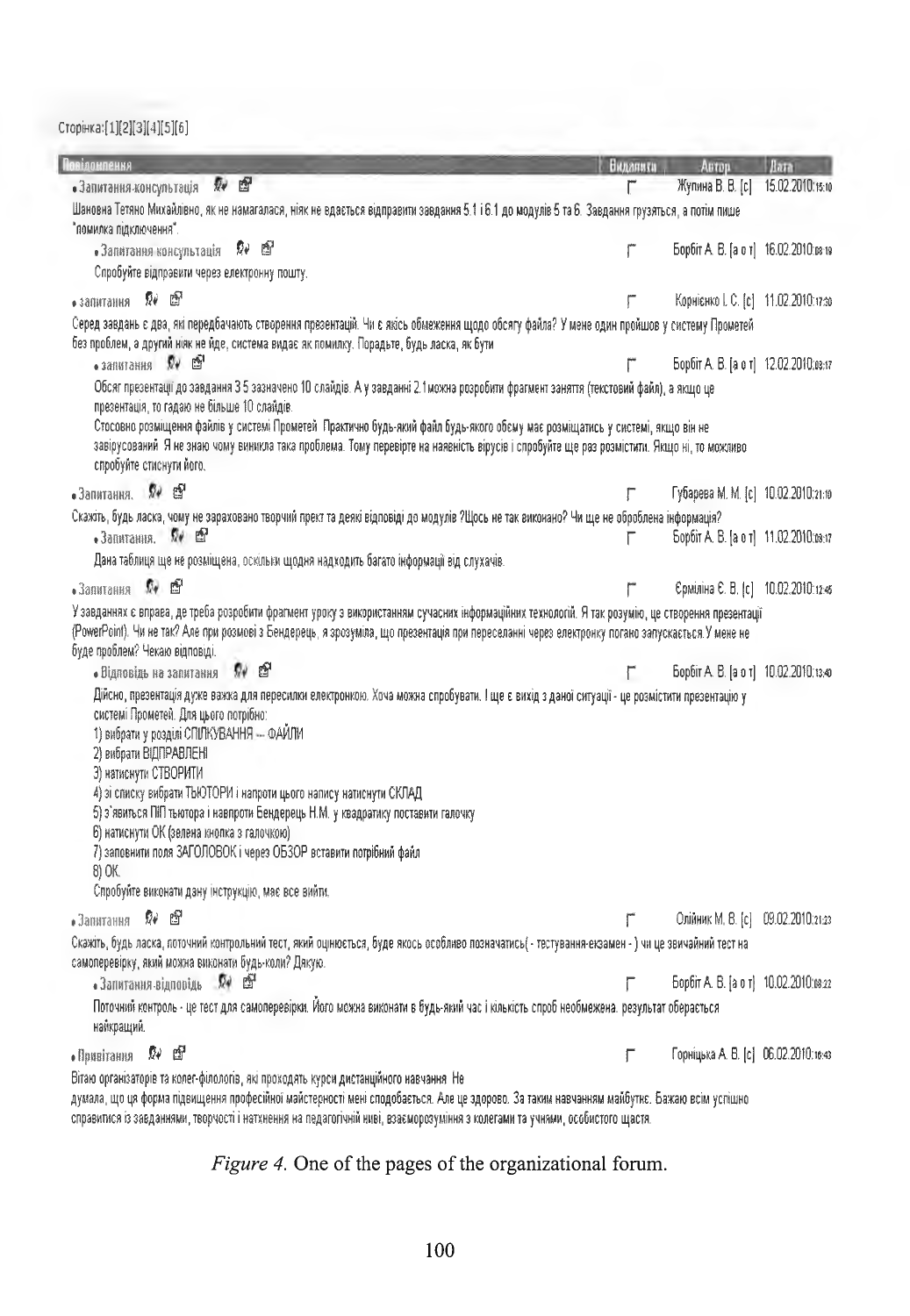

## *Figure 5.* A page of the forum for methodologists of preschool institutions.

#### Сторнка:[1][2][3][4][5][6][7][8]

|                                                                                                                                                                                                                                                                                                                                                                                                                                                                               | ABTBB                                 | <b>Have</b>      |
|-------------------------------------------------------------------------------------------------------------------------------------------------------------------------------------------------------------------------------------------------------------------------------------------------------------------------------------------------------------------------------------------------------------------------------------------------------------------------------|---------------------------------------|------------------|
| ГŦ<br>$\mathbf{S}$<br>• Тема для обговорония<br>Почну з висловлювань визначних особистостей Пригадуете, ще в інституті вчили:"Мова така ж давня, як і свідомість. . мова виникає лише з<br>потреби, з настиної необхідності спілкуватися з іншими людьми". Отже, мова є знаряддям спілквання людей Тоді мова стає засобом                                                                                                                                                     | Дерев'янко Л. П. (с) 20.03.2010.16:27 |                  |
| відображення їх навколишнього світу і передати його вони можуть українською чи російською, кому як ближче до душі, враховуючи, можливо,<br>і їх національну приналежність. У цьому випадку можна говорити про право двомовності. Але! Говорячи про мову державну, мову народу<br>нашої держави - України, використовую завжди слова Володимира Винниченка:"В Україні повинна мати силу лише українська мова"                                                                  |                                       |                  |
| • Мовна ситуація П- ЕТ                                                                                                                                                                                                                                                                                                                                                                                                                                                        | Богуненко Т. В. (с) 18.03.2010.20.67  |                  |
| Світланко, ми не говоримо про заборону для дітей рідної мови. Нехай вони здають іспити російською чи будь-якою іншою.Варто піднімати<br>престиж державної мови!                                                                                                                                                                                                                                                                                                               |                                       |                  |
| <b>DA 157</b><br>• Мовна ситуація                                                                                                                                                                                                                                                                                                                                                                                                                                             | Pagiy C B Icl                         | 19 03 2010:18:58 |
| В цьому я тебе підтримую, бо соромно іноді навіть телевкор вмикати.<br>• Мовна ситуація<br>.ଟ≁ <i>ଅ</i> ଟ                                                                                                                                                                                                                                                                                                                                                                     | Корнієнко І. С. (с. 20.03.2010.00:49  |                  |
| Циком эгодна з вами, шановні колеги. Особливо щодо телебачення - все частішв такі "перли" чуєш від вадучих, які в рамки ні<br>здорового глузду, ні норм літературної мови не вкладаються. З такими "полуляризаторами" мови ніяю вороги не потрібні - чого вартий<br>лише випадок з "уроком" львівської пані депутата у дитсадку                                                                                                                                               |                                       |                  |
| DA 197<br>• Мовна ситуація                                                                                                                                                                                                                                                                                                                                                                                                                                                    | Pagiu C. B. Jel                       | 18.03.2010:20:09 |
| Таня, я тебе повністю підтримую щодо однієї державної мови. Але здавати іспити діти повинні своєю рідною. Я це дуже відчуваю в російських<br>knacax                                                                                                                                                                                                                                                                                                                           |                                       |                  |
| .c⊌ e9<br>• Мовна ситуація                                                                                                                                                                                                                                                                                                                                                                                                                                                    | Богуненко Т. В. (с) 18.03.2010; и 48  |                  |
| Знати мов можна багато, державною має бути тільки одна! В Росії проживає величазна кількість українців. Чому ж там не вводять другу<br>державну мову? В країнах Прибалтики всі даржавні службовці обов'язково володіють державною мовою, а російська» іноземна. Давайте<br>врешті поважатимемо себе!!! Україна - українську мову!!!                                                                                                                                           |                                       |                  |
| • Мовна смтуація Де ЕЯ                                                                                                                                                                                                                                                                                                                                                                                                                                                        | Карнієнко І. С. (с) 20.03.2010.00.42  |                  |
| На мою дүмкү, найбільше про другу дөржавну кричать саме ті, хто лінується вивчити як слід хоча б одну. Коли чуєш, як говорить<br>людина, що досконало володіє російською, особливо після котрогось нашого "російськомовного" співгромадянина, - контраст відразу<br>ряке вуко. Практично жедного разу не доводилося чути якісь випади щодо будь-якої мови від людини, чиє мовлення відрізняється<br>чистогою та багатством. Ось таке спостереження з життя. Висковки очевидні |                                       |                  |
| ෙල<br>52€<br>• Тена для обтоворення                                                                                                                                                                                                                                                                                                                                                                                                                                           | Грабар Н. М. (т)                      | 18.03.2010.14:33 |
| Ваше ставления до сучасної мовної ситуації - введення другої державної мови. Дайте аргументи і пропозиції щодо своєї позиції                                                                                                                                                                                                                                                                                                                                                  |                                       |                  |

Figure 6. A page of the forum for teachers of Ukrainian language and literature.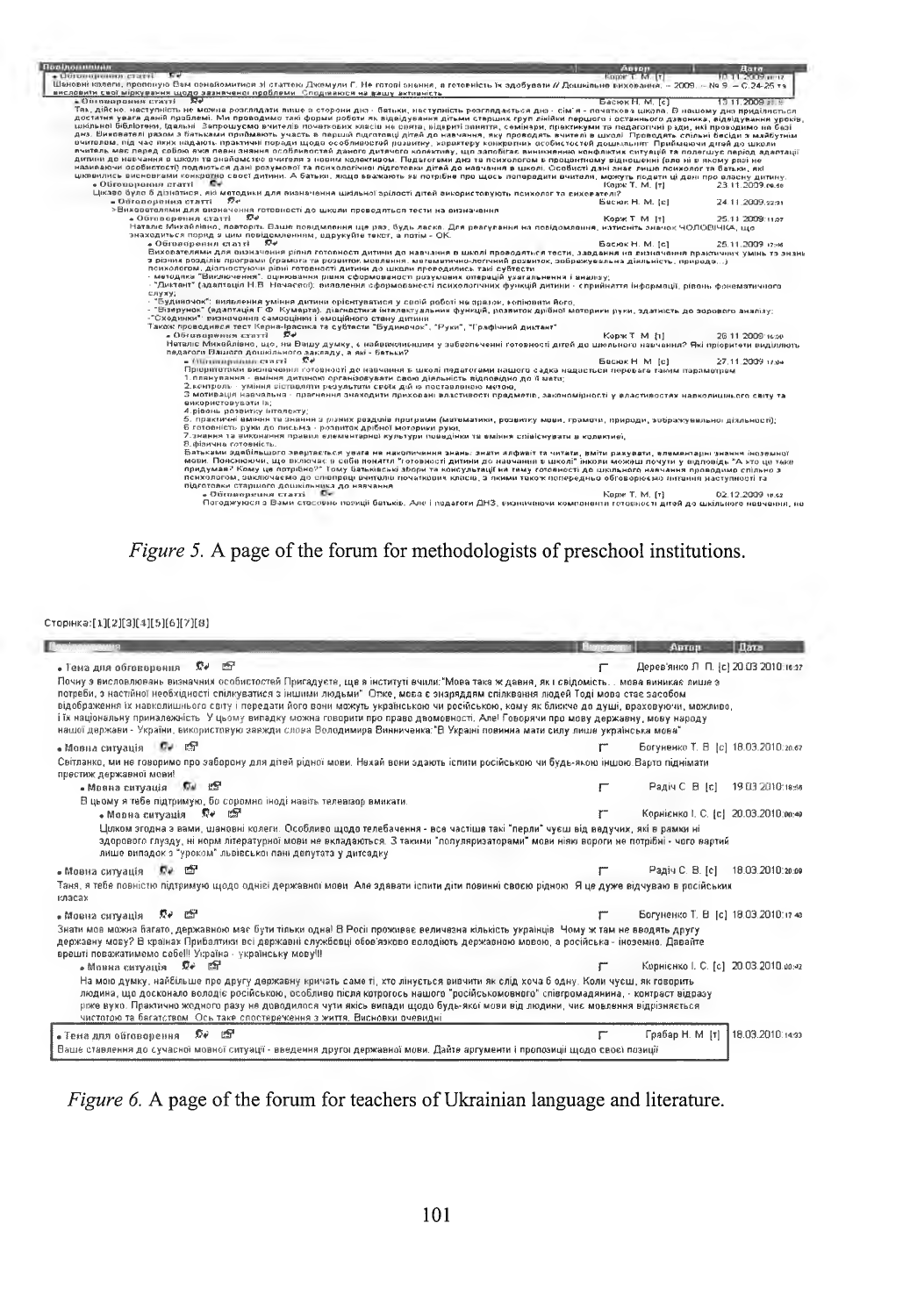All trainees were required to take diagnostic tests during the courses. As a result of entrance and exit surveys, the average indices of self-evaluation of trainees' knowledge and skills in the beginning of the course and after course completion were learned, as shown in Figures 7 and 8, which demonstrated that the main goal of distance in-service teacher professional development courses was accomplished.



self- assessment of present knowledge self-assessment of the learning and abilities *(entrance survey)*. outcomes *(exit survey)*.

Trainees confirmed that during the course they not only obtained professional preparation but also improved computer skills, as shown in Figure 9:

- Computer use in the learning process grew, from 68% in the beginning of the course to 91% after completion of the course.
- Communication using Internet technologies (e-mail, forum, chat) grew from 33% in the beginning to 80% after course completion.
- Searching for and finding necessary information on the Internet grew from 50% in the beginning to 86% after course completion.



Figure 9. Level of computer skills in the beginning and in the end of the program.

These results confirmed the conclusion that the program motivated teachers to raise their level of ICT proficiency and became a stimulus for self-education, as shown in Figure 10.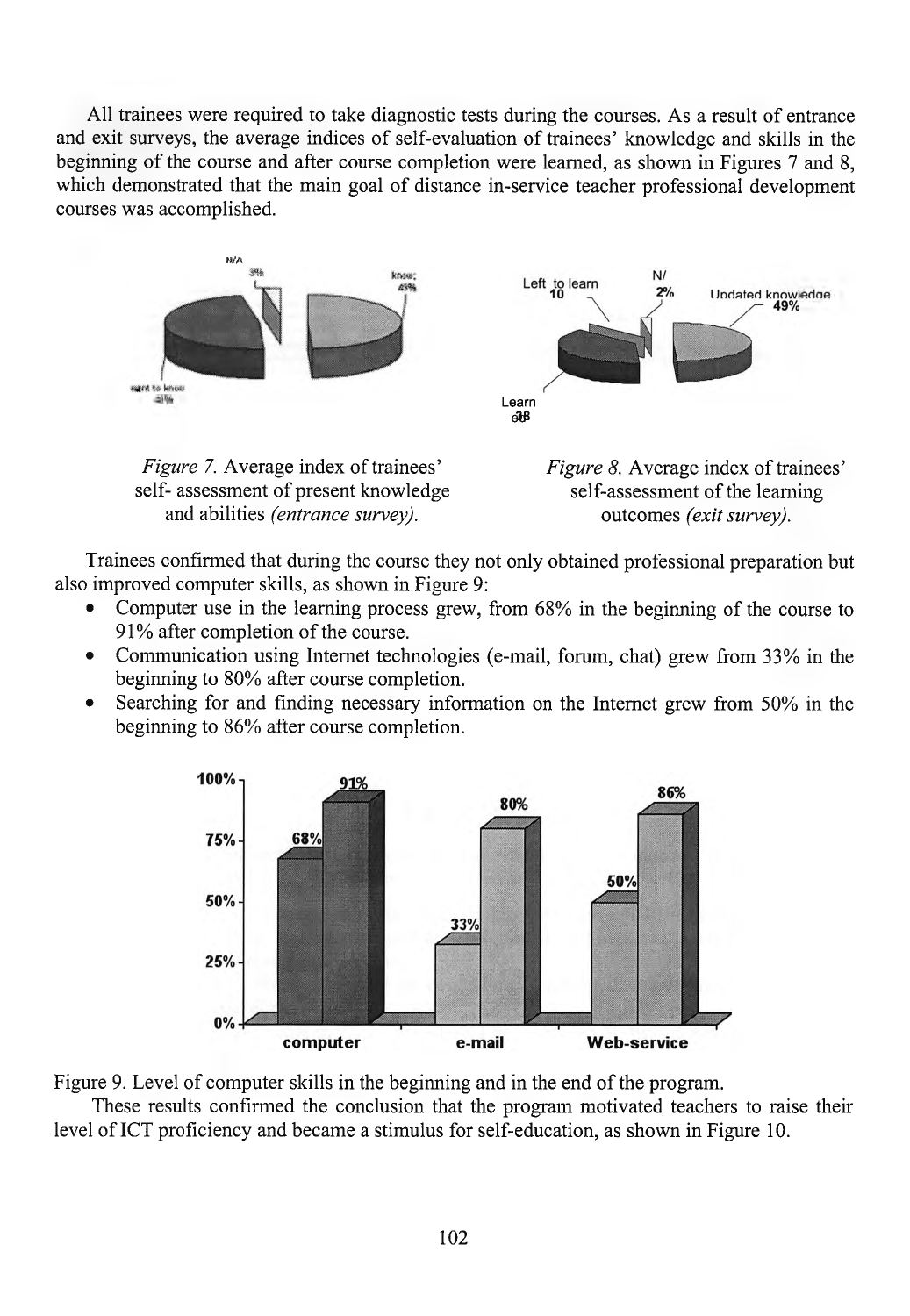| Книга для гостеи - адміністрування                                                                                                                                                                                                                                                                                                                                                                                                                                                                                                                                                                                                                                                                                                                                                                                                                                                                                                                                                                                                                                                                                                                                                                                   |                                             |  |
|----------------------------------------------------------------------------------------------------------------------------------------------------------------------------------------------------------------------------------------------------------------------------------------------------------------------------------------------------------------------------------------------------------------------------------------------------------------------------------------------------------------------------------------------------------------------------------------------------------------------------------------------------------------------------------------------------------------------------------------------------------------------------------------------------------------------------------------------------------------------------------------------------------------------------------------------------------------------------------------------------------------------------------------------------------------------------------------------------------------------------------------------------------------------------------------------------------------------|---------------------------------------------|--|
| Текст повідомлення (всього: 61)                                                                                                                                                                                                                                                                                                                                                                                                                                                                                                                                                                                                                                                                                                                                                                                                                                                                                                                                                                                                                                                                                                                                                                                      | Автор                                       |  |
| Щира подяка усім організаторам дистанційного навчання. Досить сучасна, практична, цікава і<br>доступна форма навчання. Спочатку у колі колег було багато нарікань. Але сьогодні, коли<br>залишилось лише тиждень навчання, думаю, що мені буде не вистачати цієї для мене цікавої<br>форми роботи і спілкування. Можу зізнатися, що вихід на форуми чи робота по виконанню<br>модульних завдань вже стала частиною мого щоденного робочого графіка. Думаю, що мені буде<br>не вистачати цієї нової сторінки творчого спілкування. Спасибі усім, хто працював з нами, хто<br>переймався нашими проблемами. Дякую усім за цікаву роботу, можливість спілкування, шанс<br>самоосвіти і самоудосконалення, відкриття нових творчих можливостей усіх не байдужих до себе і<br>до роботи моїх колег. Це хороша практична допомага учителю як предметнику, так і класному<br>керівнику. Багатий матеріал лекцій, бібліотеки дав можливість відновити призабуте і дізнатися<br>багато нового. Епевнена, що більшість зі слухачів піднялися на щабель вище.Спасибі, що<br>створили атмосферу взаєморозуміння, взаємедопомоги, здорового змагання і співпереживання.<br>Спасибі і творчих усліхів усім у подальшій діяльності. | Дерев'янко<br>Людмила<br>Петрівна           |  |
| Дякую за зручні та змістовні дистанційні курси! Дуже багато корисного матеріалу для проведення<br>сучасного уроку. Хотілося 6 працювати з Вами не лише у період навчання. Чи можливо мати доступ<br>до цієї програми протягом всього навчального року? Бажаю всім успіху та жіночого шастя.                                                                                                                                                                                                                                                                                                                                                                                                                                                                                                                                                                                                                                                                                                                                                                                                                                                                                                                          | Чайка Наталія<br>Олександрівна              |  |
| Спасибі організаторам курсу за дистанційне навчання!!! До сьогодні горить вогонь бажання;<br>працювати в інтернеті, який Ви запалили наприкінці серпня.                                                                                                                                                                                                                                                                                                                                                                                                                                                                                                                                                                                                                                                                                                                                                                                                                                                                                                                                                                                                                                                              | Діхтіренко<br>Тетяна Петрівна               |  |
| Дуже цікаво і ново. Спочатку було страшно. А тепер - нічого. Виявляється не боги горшки ліплять                                                                                                                                                                                                                                                                                                                                                                                                                                                                                                                                                                                                                                                                                                                                                                                                                                                                                                                                                                                                                                                                                                                      | Назаренко Ріта<br>Григорівна                |  |
| Нарешті я працюю на комп'ютері. Дякую всім, хто надав нам, вчителям, таку можливість. І хоч<br>компа власного не маю, в школі він є, але інтернету немає. Бігаю до Володарки на навчання. Все<br>одно цікаво. Значить будем жить!                                                                                                                                                                                                                                                                                                                                                                                                                                                                                                                                                                                                                                                                                                                                                                                                                                                                                                                                                                                    | Назаренко Ріта<br>Григорівна                |  |
| Курси закінчились, але за звичкою все одно заходжу на сторінку. Спасибі. Ви прищепили любов до<br>спілкування і пізнання через інтернет.                                                                                                                                                                                                                                                                                                                                                                                                                                                                                                                                                                                                                                                                                                                                                                                                                                                                                                                                                                                                                                                                             | Діхтіренко<br>Тетяна Петрівна               |  |
| Дякую організаторам дистанційного навчання. Це зручно, цікаво і эмістовно, і сучасно                                                                                                                                                                                                                                                                                                                                                                                                                                                                                                                                                                                                                                                                                                                                                                                                                                                                                                                                                                                                                                                                                                                                 | Циганкова Олена<br>Григорівна               |  |
| На мою думку дуже зручна форма навчання маєш змогу навчатися, працювати, бути разом із<br>сім'єю. Дуже вдячна за эмістовні курси.                                                                                                                                                                                                                                                                                                                                                                                                                                                                                                                                                                                                                                                                                                                                                                                                                                                                                                                                                                                                                                                                                    | Жупина Валентина<br><b>Володимирівна</b>    |  |
| Невідоме сприймається з острахом. Таке відчуття було спочатку. Якщо захоплюєшся роботою<br>в інтернеті, то дистайні курси саме для таких. Цікаво. Нові навички, Дякую за можливість<br>удосконалюватися.                                                                                                                                                                                                                                                                                                                                                                                                                                                                                                                                                                                                                                                                                                                                                                                                                                                                                                                                                                                                             | Дерев'янко<br>Людмила Петрівна <sup>і</sup> |  |
| Вітаю всіх прогресивних сучасних дошкільників з обраною формою навчання на дистанційних<br>курсах. Працювати за такою схемою зручно, цікаво, доступно, інновації в дошкіллі починаються<br>з іноваційного мислення вихователя. Я вірю у вас всіх. Ми початківці, а за нами будуть широкі<br>вяди однодумців                                                                                                                                                                                                                                                                                                                                                                                                                                                                                                                                                                                                                                                                                                                                                                                                                                                                                                          | Басюк Наталія<br>Михайлівна                 |  |

*Figure 10.* Trainees' comments on the distance in-service teacher professional development.

## **Conclusion**

Though the present authors' research demonstrated effectiveness of distance in-service teacher professional development, these concerns remain to be addressed:

- District and town methodologists need to promote the possibilities and specifics of distance in-service teacher professional development, and explain the work of district and town centers of distance education.
- Teacher ICT proficiency should be continuously upgraded in preparation for distance professional development.
- Quality of instructional methodology should be improved at district and town centers of distance education. For that, the Institute developed a thematic course, "Organization and Content of Distance In-Service Teacher Professional Development Courses," for novice methodologists and instructors.

As has been established, the quality of distance education is as high as the quality of on-site learning, because the best faculties are involved in the preparation of instructional materials for professional development programs, and the most current educational and methodological mate